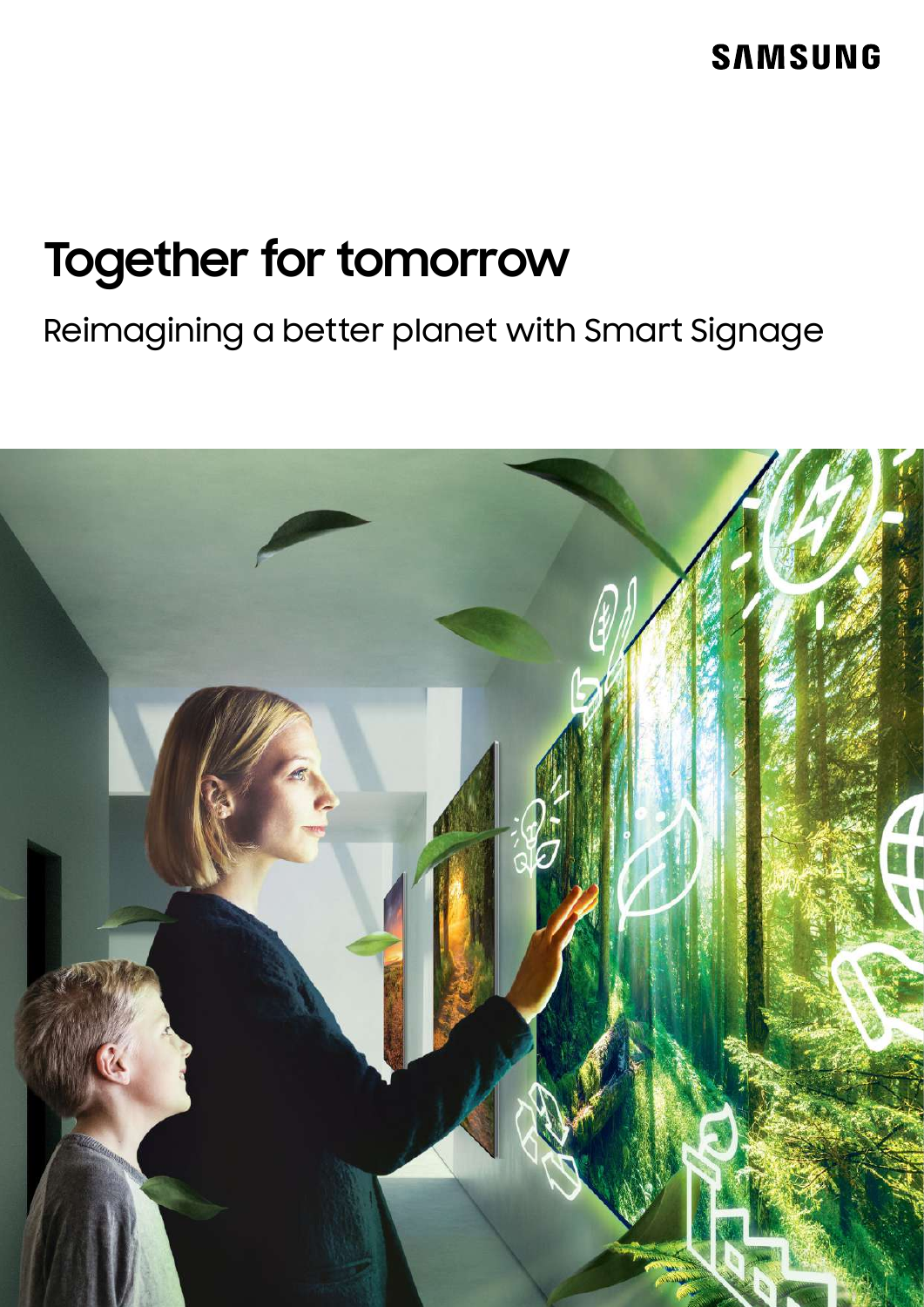## **At a glance**

With the advancement of industrial technology, we are now benefiting from a more prosperous civilization than ever before. However, we must recognize that every choice comes with considerations and consequences. Experts warn of the environmental problems as a result of this advancement, which occur during resource extraction and future resource depletion risks, raising issues about various environmental problems such as global warming and disposal of hazardous substances.

These environmental issues are increasingly highlighted and digital signage is no exception. There is a growing movement to favor environmentally friendly products. Now, when selecting signage, eco-conscious factors are another important criterion in how a purchasing decision is made.

Samsung is aware of this ongoing issue and has prepared and implemented a variety of countermeasures. In particular, due to the typically long usage time and lifespan of Samsung Smart Signage products, we are considering various eco-conscious factors and assessing every process from initial production to disposal after use. We are developing products that use recycled materials to minimize waste of resources, have certified energy efficiency grades and meet industry standards for the handling of hazardous substances.

In addition, we are striving to satisfy eco-conscious requirements by strengthening our entire range of processes, through manufacturing, packaging, usage, and disposal. Samsung's efforts toward the environment have been officially verified through the acquisition of recognized international certifications, such as passing the electronic product environmental assessment and obtaining a carbon dioxide reduction certification.



#### "Optimize resource consumption using recycled materials" **Resource conservation**

Through our efforts toward efficient resource circularity, we seek ways to efficiently use resources through technological innovation in product manufacturing and unboxing. Whether it is using recycled materials or reusing unavoidably generated waste or end-of-life products, Samsung will spare no effort in finding ways to utilize resources while making better products.



### **Energy efficiency**

#### "Reduce power consumption with advanced technology"

Samsung has achieved high energy efficiency by reducing power consumption for more eco-conscious product operation. This innovation in designing energy efficient products is just one of the ways we are addressing climate change, with Samsung's advanced technology receiving certified energy label recognition, validating our eco-conscious efforts to ensuring longer product lifecycles.



#### **Non-hazardous substances**

#### "No use of materials toxic to the environment"

Samsung complies with global guidelines and laws through its environmental efforts, including RoHS, REACH and WEEE for hazardous substances. There are several required guidelines which we strive to meet and exceed where possible by using safe and eco-conscious substances in all Samsung Smart Signage products and technologies.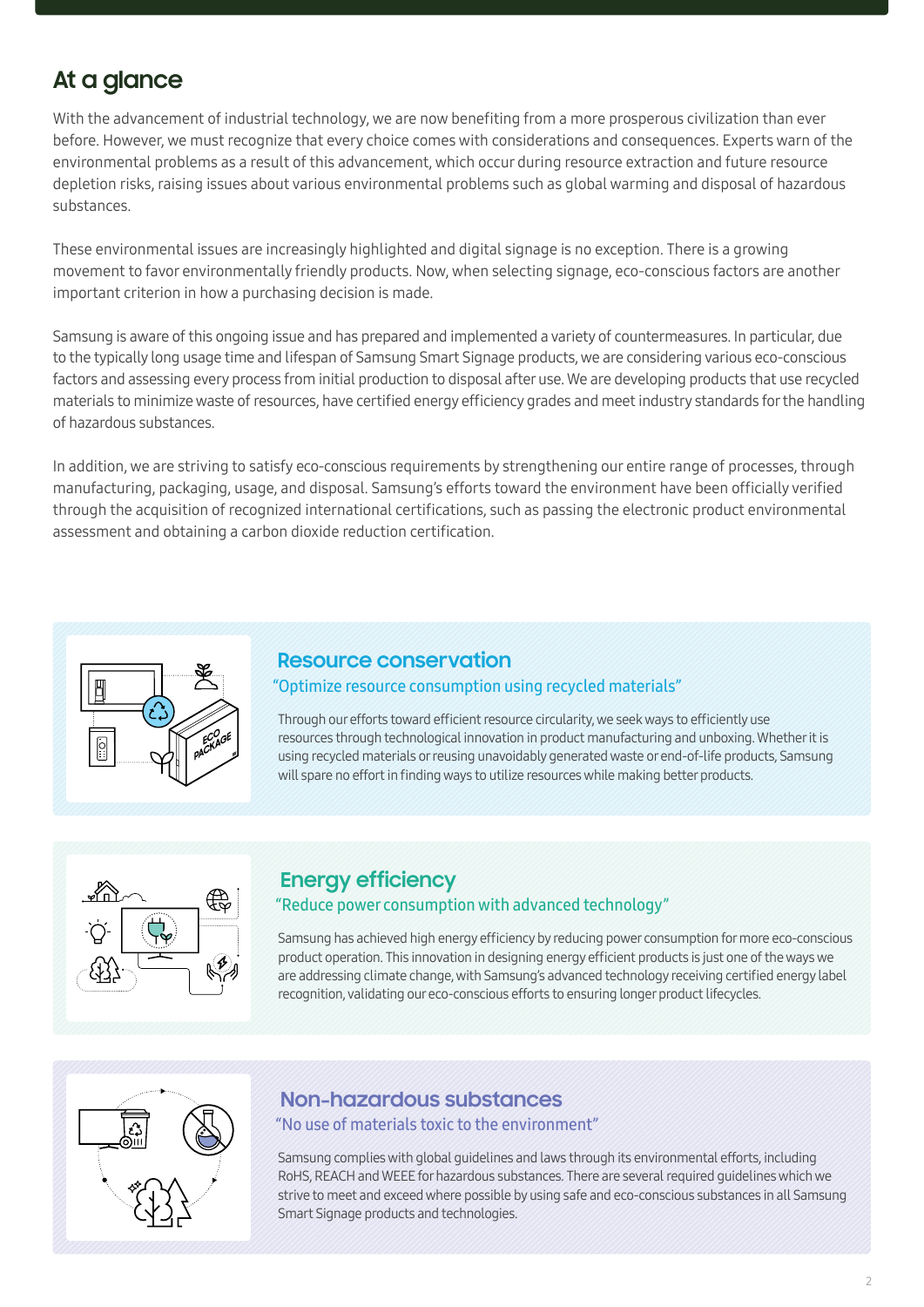# **Resource conservation**  $\sum_{n=1}^{N}$

Samsung has increased resource circularity by applying eco-conscious processes to both inside and outside product packaging. We reduced greenhouse gas emission with post and pre-consumer recycled resin, while the accessory bag and box strap is made from recycled plastic trash. Also, Samsung developed a screw-less design and replaced all staples with glue to reduce waste of materials. These efforts make it possible to meet the needs of eco-conscious consumers who want to increase resource circularity.

#### 1) Product

: Production of rear cover using recycled resin\* : Screw-less design

\* PC+ABS+ED20(PCM 10% applied)

#### 2) Packaging

: Using recycled plastic, accessory bag, box clip, box strap

: Glue bonding instead of metal staples on the side of the box

: Changed box printing specifications : reducing ink usage by dot printing instead of solid

| Packaging<br>material  | Post consumer<br>recycled contents* | Pre consumer<br>recycled contents** |
|------------------------|-------------------------------------|-------------------------------------|
| <b>Housing plastic</b> | 10%                                 | N/A                                 |
| Outer box              | 30~100%<br>(About 50%)              | N/A                                 |
| <b>Accessory bag</b>   | N/A                                 | 50%                                 |

\* Recycling that materials has already used by consumer.

\*\* Recycling that materials has generated during manufacturing process.

\*\*\* The figures in the table indicate the ratio of each recycled content input to individual products.





In order to minimize waste and efficiently use resources, the establishment of a resource circulation system is essential and can be considered a basic element. In response, Samsung Electronics is operating the Re+ program – a collection program for used appliances globally including Samsung Smart Signage, and products that have reached the end of their lifespan. The products are collected through a recycling union or service center to which Samsung Electronics has joined. From there, the recovered waste appliances are recycled in an eco-conscious way and used again as a resource. Samsung is striving to build a society that circulates resources by analyzing the constituent materials of Smart Signage and evaluating the supply chain safety and environmental, social and economic impact of each material from a variety of angles.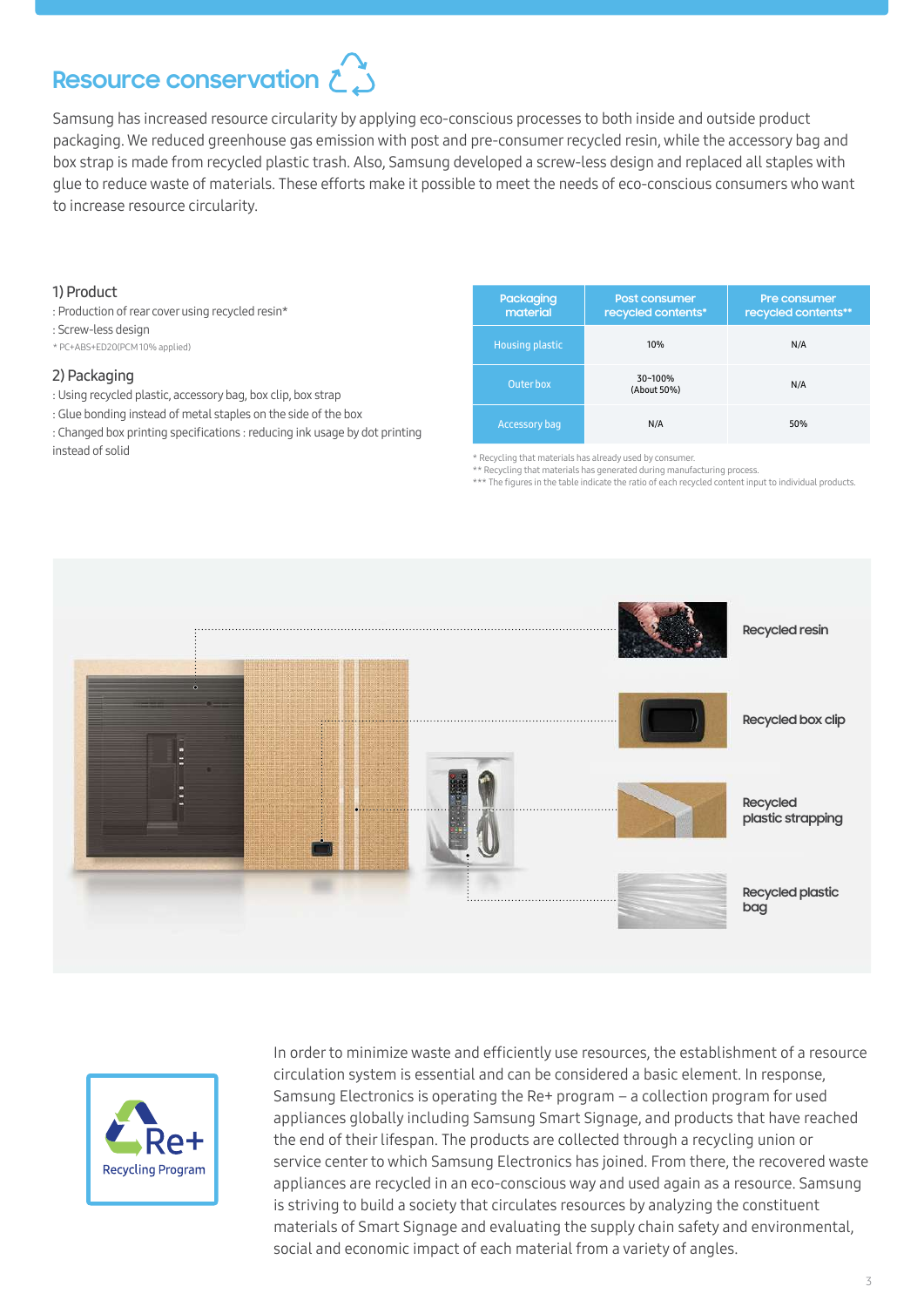# Energy efficiency

Samsung's Smart Signage uses power-efficient components and software that intelligently manages power consumption. This increased energy efficiency also reduces fossil fuel energy consumption such as coal, crude oil, and natural gas which creates Co2. We have been continually developing ways to improve power consumption efficiency for a longer product lifecycle, while also reducing Co2 emissions.

Samsung has received multiple certifications for energy efficiency, including the UL-verified Energy Star label which proves the efficient power consumption capabilities of Samsung's Smart Signage. We provide enhanced power consumption functionality through a variety of product lineups.

|                    |                                          | QH43B      |       | QH50B | QH55B |       | QH65B      |                | QH75B      |  |
|--------------------|------------------------------------------|------------|-------|-------|-------|-------|------------|----------------|------------|--|
|                    | Rating                                   | 125        |       | 160   | 145   |       | 185        |                | 240        |  |
|                    | <b>Typical</b>                           | 93         |       | 106   |       | 115   |            |                | 195        |  |
|                    | <b>Sleep Mode</b>                        | 0.5        |       | 0.5   | 0.5   |       | 0.5        |                | 0.5        |  |
|                    | Off Mode                                 | N/A        |       | N/A   | N/A   |       | N/A        |                | N/A        |  |
|                    | <b>Annual Energy</b><br>Consupmtion(kWh) | 136        |       | 155   |       | 168   |            |                | 285        |  |
|                    |                                          | QM43B      |       | QM50B | QM55B | QM65B | QM75B      |                | QM43B(IPS) |  |
| <b>ENERGY STAR</b> | Rating                                   | 100<br>155 |       | 130   | 165   |       | 210<br>100 |                |            |  |
|                    | <b>Typical</b>                           | 79         |       | 91    | 108   | 127   | 161        |                | 83         |  |
|                    | <b>Sleep Mode</b>                        | 0.5        |       | 0.5   | 0.5   | 0.5   | 0.5        |                | 0.5        |  |
|                    | <b>Off Mode</b>                          | N/A        |       | N/A   | N/A   | N/A   | N/A        |                | N/A        |  |
|                    | <b>Annual Energy</b><br>Consupmtion(kWh) | 115        |       | 133   | 158   | 185   | 235        |                | 121        |  |
| Energy             |                                          |            |       |       |       |       |            |                |            |  |
| fier               |                                          | QB43B      | QB50B | QB55B | QB65B | QB75B | QB55B-N    | <b>QB65B-N</b> | QB75B-N    |  |
|                    | Rating                                   | 100        | 130   | 130   | 165   | 210   | 130        | 165            | 210        |  |
|                    | <b>Typical</b>                           | 79         | 91    | 96    | 124   | 174   | 96         | 124            | 174        |  |
|                    | <b>Sleep Mode</b>                        | 0.5        | 0.5   | 0.5   | 0.5   | 0.5   | 0.5        | 0.5            | 0.5        |  |
|                    | <b>Off Mode</b>                          | N/A        | N/A   | N/A   | N/A   | N/A   | N/A        | N/A            | N/A        |  |
|                    | <b>Annual Energy</b>                     | 115        | 133   | 140   | 181   | 254   | 140        | 181            | 254        |  |

\*\*\* Certifications vary by model.

One example of the energy efficient improvements Samsung has made is the QH55B, part of our high-end lineup, which now consumes 3% less energy than the previous model. This not only provides cost savings but reduces electricity use too. Plus, as this signage is typically installed in multiple units, it means the more displays installed the more energy efficiency increases.



\* "Conventional" refers to Samsung's QHR series.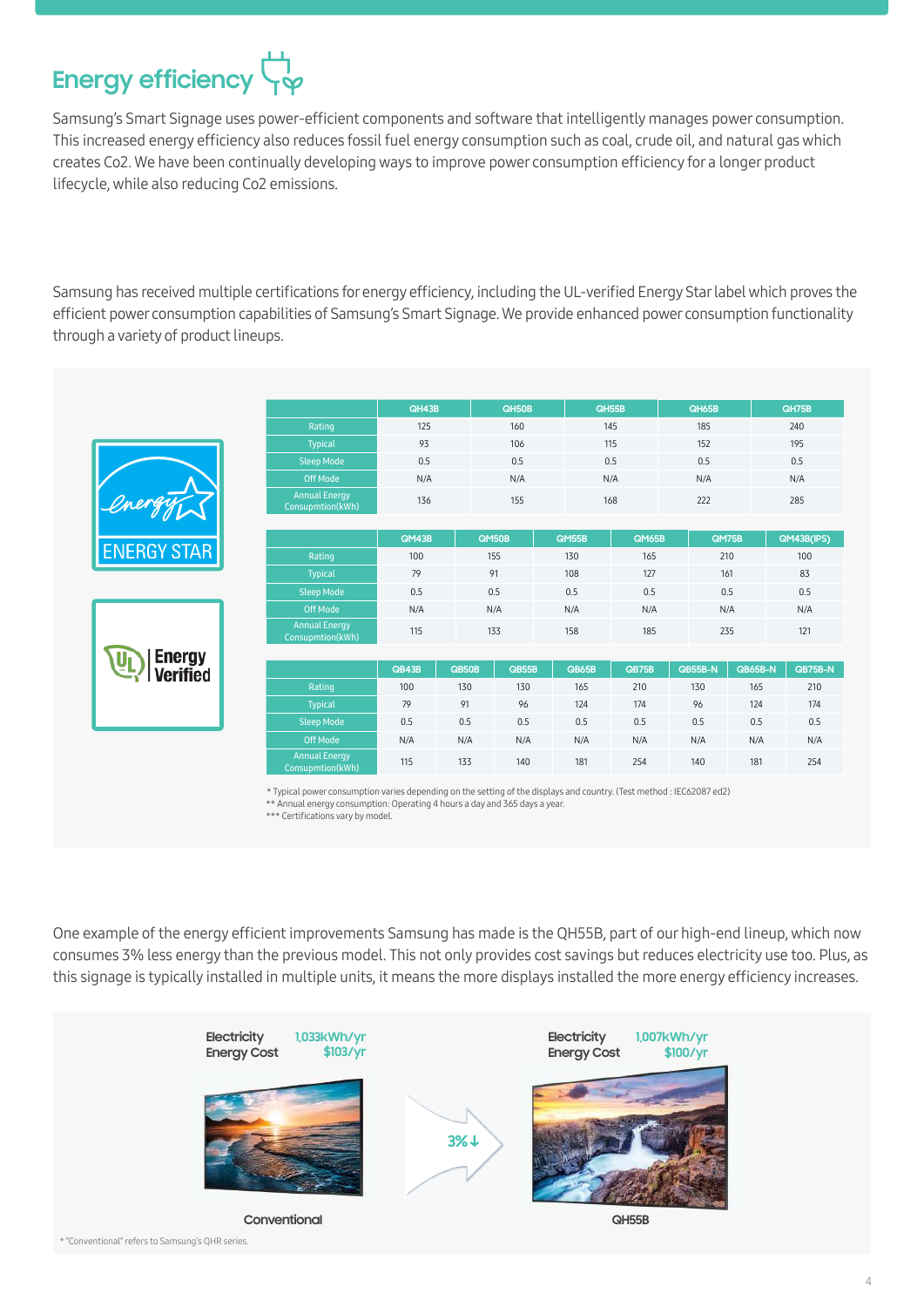## **Non-hazardous substances**



As part of Samsung's eco-conscious efforts, we review whether a product's constituents are harmful to the human body and surrounding nature. EU guidelines for hazardous substances and environmental laws on waste are very strict, meaning only products that comply with them can be distributed and sold. To minimize e-waste, we conduct a thorough preliminary review of the risk of waste quality itself.

#### **RoHS (Restriction of Hazardous Substances)**

Directives from the EU have restricted the use of certain hazardous substances in electrical and electronic equipment. As such, manufacturers must prepare technical documentation to enable the assessment of product compliance with relevant requirements and follow conformity assessment procedures to determine whether a sufficient analysis and assessment of risks is included. Samsung Smart Signage products do not use the six hazardous substances specified in the RoHS regulations, proven by the declaration document. Samsung is continuously making efforts to develop products that cause no harm to the human body and surrounding nature.

#### **REACH (Registration, Evaluation, Authorization of Chemical)**

Another guideline, REACH, provides regulations for a wider range of chemicals. REACH registration is required to manufacture, use or import chemicals within the European market. REACH streamlines and enhances the EU's previous regulatory framework for chemicals, meaning each registrant must now prepare a technical registration document, containing data on the substance and its uses, such as physicochemical or toxicological. REACH requires a Chemical Safety Report, including exposure scenarios and potential risk assessments. Samsung Smart Signage has obtained a declaration document in compliance with a wide range of chemical guidelines.

#### **WEEE (Waste of Electrical and Electronic Equipment)**

The WEEE directive is an electrical and electronic waste disposal directive established by the EU. Samsung aims to collect, recycle, and reuse electrical and electronic products, while encouraging our partners that the collected waste be used in an environmentally friendly manner, such as eco-conscious disposal and reuse of waste electrical and electronic products. Samsung has obtained the WEEE emission mark and is fully compliant with national guidelines for recycling of materials used in products.

#### Samsung Signage's housing plastic and packaging materials do not contain

#### 1) Harmful substances fatal to the human body

- : Brominated flame retardants (BFR), Chlorinated flame retardants (CFR)
- : Cadmium (Cd), Lead (Pb), Mercury (Hg) and Hexavalent chromium (Cr(VI))

#### 2) Ozone depleting substances

: Chlorofluorocarbon (CFCs), Hydrogenated Chlorofluorocarbon (HCFCs), Halons

#### 3) Hazardous substances affecting the natural environment

: Polyvinyl chloride (PVC)

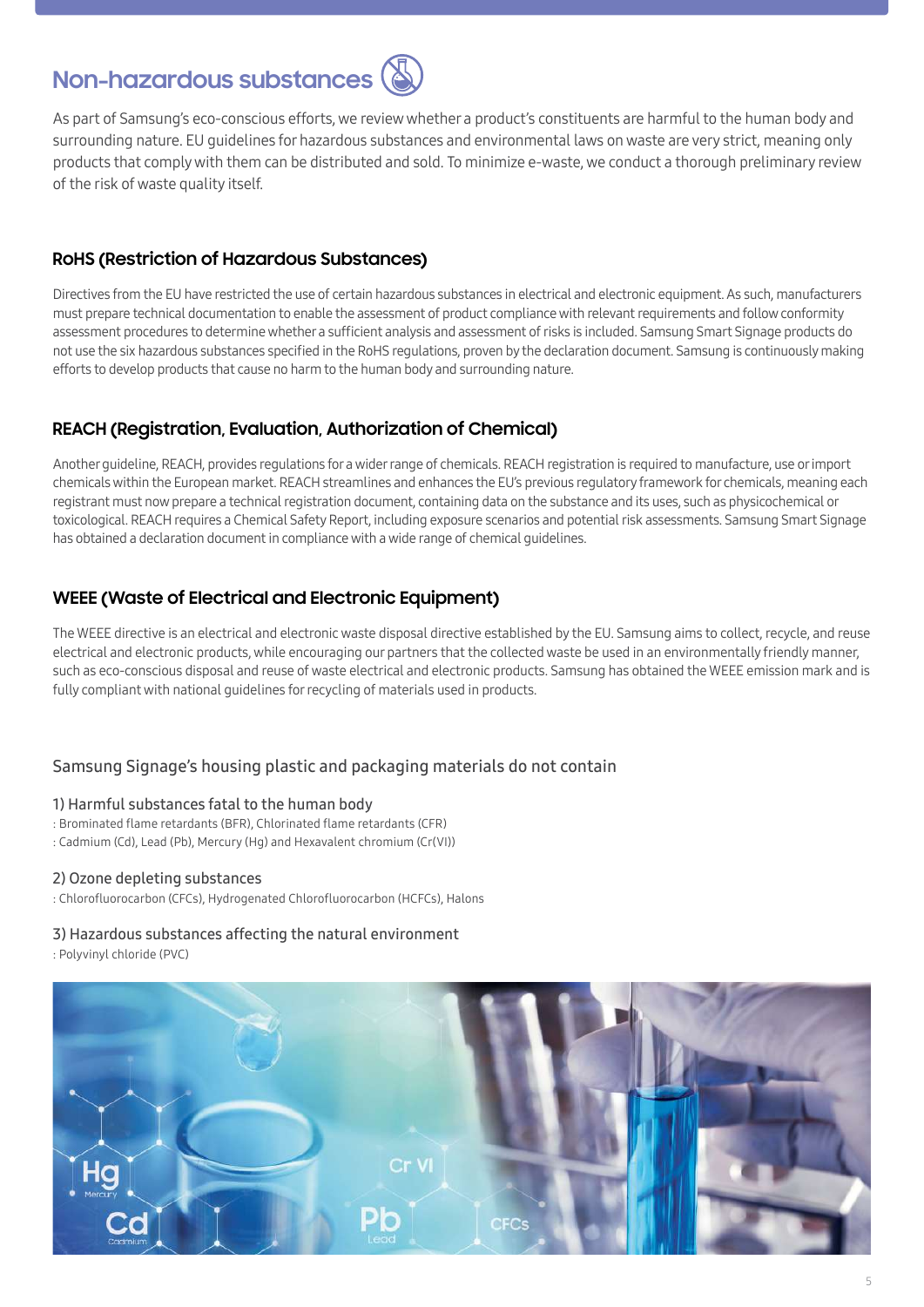## **Sustainable innovation throughout entire product lifecycle**

Each eco-conscious effort identified above is applied throughout the entire lifecycle of Samsung's Smart Signage lineup. Through this process, we assess each product's energy efficiency, resource efficiency, environmental hazard risks, environmental policy and Co2 emissions. These efforts are being applied throughout each stage of a product's lifestyle: manufacturing, packaging, unboxing, usage, and disposal. Our efforts to bring eco-conscious products and green technologies to market, contributing to worldwide sustainability efforts, is evident in our wide range of products, which boast a selection of eco-efficient technologies and features.



### **Certified for a greener world**

Samsung has been continuously making substantial efforts to introduce eco-conscious elements throughout our entire product process. As a result, we have obtained internationally recognized certifications, allowing us to better quantify our efforts, determine whether we are meeting our sustainability guidelines, as well as provide a baseline from which partners and consumers can more easily compare.



#### **EPEAT (Electronic Product Environment Assessment Tool)**

The EPEAT\* ecolabel is the leading global Type-1 ecolabel for technology products, jointly certified by the Green Electronics Council and UL (Underwriters Laboratories). Samsung is committed to meeting the standards required by EPEAT, which evaluates various items such as prohibition of the use of hazardous substances, energy efficiency of products, ease of disassembly and recycling of products and packaging materials. The standards presented by EPEAT encompass the eco-conscious standards that have been released so far.

\* Certifications vary by model.



#### **Carbon footprint**

A carbon footprint\* is the total amount of greenhouse gases\*\* that are generated by an individual or organization. Samsung demonstrates multiple efforts to protect the environment and address global warming. We have committed to reducing carbon emissions throughout all stages of product production, use and disposal, in addition to reducing the weight by reducing the amount used in the parts manufacturing stage for lower emissions. Also, by improving power consumption in the stage of using products, carbon emissions were also significantly lowered. Finally, in the disposal stage, the amount of plastic used has been minimized to reduce the amount of carbon emitted during plastic incineration.

\* Certifications vary by model. \*\* Carbon dioxide and methane